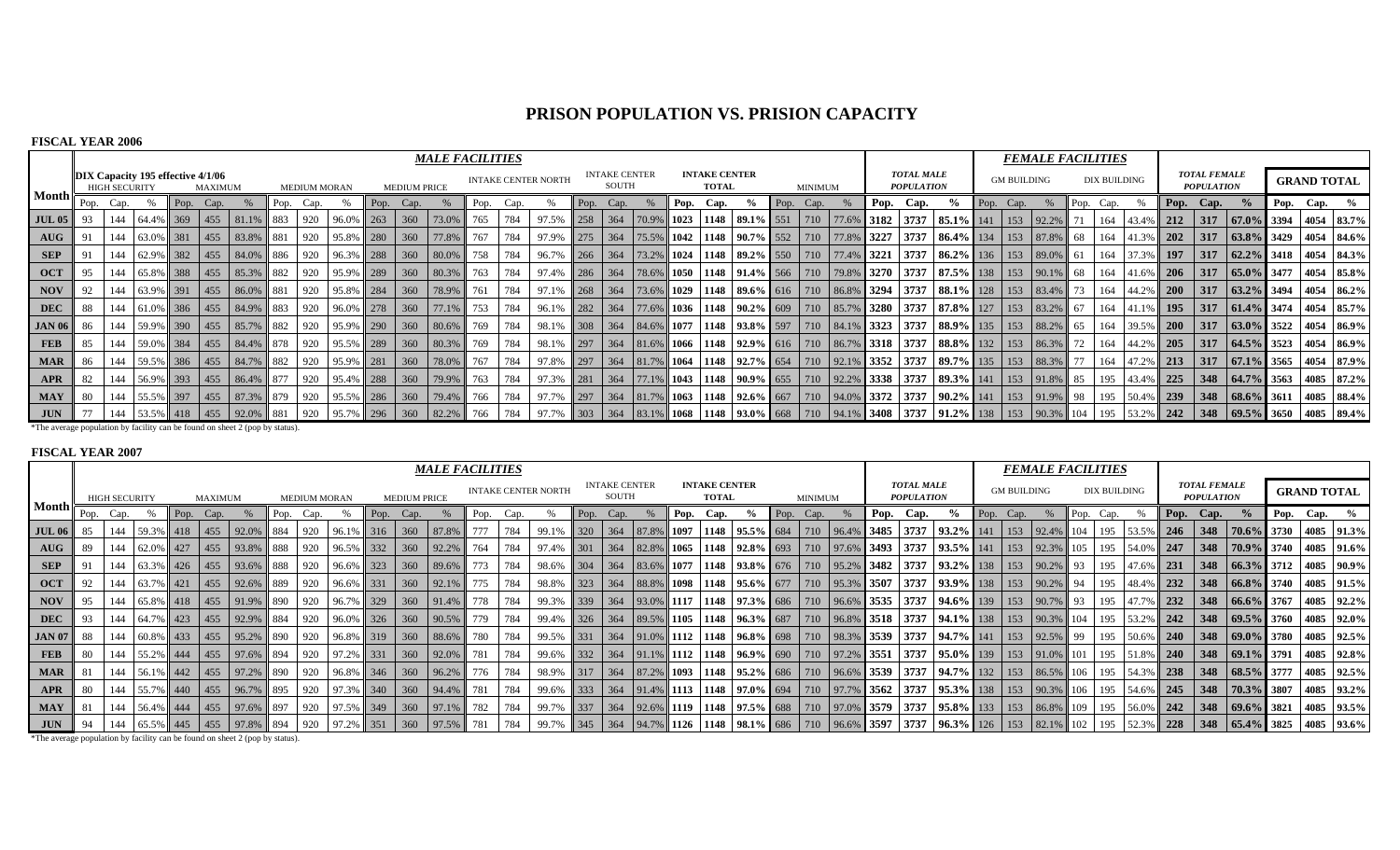# **RIDOC MIDNIGHT POPULATIONInstitutional Corrections - Facilities by Status**

#### **FISCAL YEAR 2006**

|               |                |                                                                                                           |              |       |       |                                              |              |       | <b>MALE FACILITIES</b> |      |                      |              |                            |       |       |                |       |                     |       |      |      |                    |              |                | <b>FEMALE FACILITIES</b> |        |                       |      |                     |      |                |       |                       |                              |
|---------------|----------------|-----------------------------------------------------------------------------------------------------------|--------------|-------|-------|----------------------------------------------|--------------|-------|------------------------|------|----------------------|--------------|----------------------------|-------|-------|----------------|-------|---------------------|-------|------|------|--------------------|--------------|----------------|--------------------------|--------|-----------------------|------|---------------------|------|----------------|-------|-----------------------|------------------------------|
|               |                | <b>HIGH SECURITY</b>                                                                                      |              |       | MAX   | MED<br><b>MORAN</b>                          | MED<br>PRICE |       |                        |      | <b>INTAKE CENTER</b> |              |                            |       |       | <b>MINIMUM</b> |       | <b>TOTAL</b>        |       |      |      | <b>GM BUILDING</b> |              |                |                          |        |                       |      | <b>DIX BUILDING</b> |      |                |       | <b>TOTAL</b>          |                              |
| <b>Month</b>  | Sent.          | A.T.                                                                                                      | U.S.<br>Hold | Total | Total | Total<br>(All Sent.) (All Sent.) (All Sent.) | Total        | Sent. | A.T.                   | C.P. | IMM                  | ש.⊿.<br>Hold | Other<br>Hold <sup>*</sup> | Total | Sent. | C.P.           | Total | <b>MALI</b><br>POP. | Sent. | A.T. | C.P. | <b>IMM</b>         | J.S.<br>Hold | Other<br>Hold* | Total                    | Sent.  | A.T.                  | C.P. | IMM                 | Hold | Other<br>Hold* | Total | <b>FEMALE</b><br>POP. | <b>GRAND</b><br><b>TOTAL</b> |
| <b>JUL 05</b> | O <sub>7</sub> |                                                                                                           |              | 93    | 369   | 883                                          | 263          | 336   |                        |      |                      |              |                            | 1023  | 548   |                | 550   | 3181                | 62    | 79   |      |                    |              |                | 142                      | 66     |                       |      |                     |      |                |       | 213                   | 3394                         |
| <b>AUG</b>    | 84             | 381<br>881<br>280<br>548<br>354<br>667<br>1042<br>91<br>16<br>382<br>886<br>288<br>386<br>548<br>11<br>91 |              |       |       |                                              |              |       |                        |      |                      |              |                            |       |       | 552            | 3227  | 66                  | 69    |      |      |                    |              | 134            | 65                       | $\sim$ |                       |      |                     |      | 68             | 202   | 3429                  |                              |
| <b>SEP</b>    |                |                                                                                                           |              |       |       |                                              |              |       |                        |      |                      |              |                            |       |       | 550            | 3221  | 60                  | 76    |      |      |                    |              | 136            | 56                       |        |                       |      |                     |      |                | 197   | 3418                  |                              |
| <b>OCT</b>    | 88             |                                                                                                           |              | 95    | 388   | 882                                          | 289          | 418   |                        | 12   |                      |              |                            | 1049  | 566   |                | 567   | 3271                | 67    | 70   |      |                    |              |                | 138                      | 62     | 6                     |      |                     |      |                | 68    | 206                   | 3477                         |
| <b>NOV</b>    | 88             |                                                                                                           |              | 92    | 391   | 881                                          | 284          | 419   | 596                    |      |                      |              |                            | 1029  | 615   |                | 616   | 3294                | 59    | 68   |      |                    |              |                | 128                      | 65     | 8                     |      |                     |      |                |       | 200                   | 3494                         |
| <b>DEC</b>    |                |                                                                                                           |              | 88    | 386   | 883                                          | 278          | 406   | 615                    | 12   |                      |              |                            |       | 607   |                | 609   | 3280                | 62    | 64   |      |                    |              |                | 127                      | 60     | $\overline{a}$        |      |                     |      |                |       | 195                   | 3474                         |
| <b>JAN 06</b> |                |                                                                                                           |              | 86    | 390   | 882                                          | 290          | 375   | 683                    | 15   |                      |              |                            | 1077  | 593   |                | 597   | 3323                | 61    | 74   |      |                    |              |                | 135                      | 59     |                       |      |                     |      |                | 65    | <b>200</b>            | 3522                         |
| <b>FEB</b>    |                |                                                                                                           |              | 85    | 384   | 878                                          | 289          | 385   | 667                    |      |                      |              |                            | 1066  | 610   |                | 616   | 3318                | 62    | 70   |      |                    |              |                | 132                      | 69     |                       |      |                     |      |                | 70    | 205                   | 3523                         |
| <b>MAR</b>    |                |                                                                                                           |              | 86    | 386   | 882                                          | 281          | 375   | 678                    |      |                      |              |                            | 1064  | 650   |                | 654   | 3352                | 61    | 74   |      |                    |              |                | 135                      | 73     | $\tilde{\phantom{a}}$ |      |                     |      |                | 77    | 213                   | 3565                         |
| <b>APR</b>    |                |                                                                                                           |              | 82    | 393   | 877                                          | 288          | 356   |                        |      |                      |              |                            | 1043  | 653   |                | 655   | 3338                | 67    | 74   |      |                    |              |                | 141                      | 76     | 8                     |      |                     |      |                | 85    | 225                   | 3563                         |
| <b>MAY</b>    |                |                                                                                                           |              | 80    | 397   | 879                                          | 286          | 348   | 701                    | 12   |                      |              |                            | 1063  | 665   |                | 667   | 3372                | 67    | 73   |      |                    |              |                | 141                      | 84     | 14                    |      |                     |      |                | 98    | 239                   | 3611                         |
| <b>JUN</b>    | 70             |                                                                                                           |              | 77    | 418   | 881                                          | 296          |       | 742                    |      |                      |              |                            | 1068  | 667   |                | 668   | 3408                | 66    | 71   |      |                    |              |                | 138                      | 92     | 12                    |      |                     |      |                |       | 242                   | 3650                         |
| AVG:          | 82             |                                                                                                           |              | 87    | 389   | 881                                          | 284          | 373   | 660                    |      |                      |              |                            | 1049  | 606   |                | 608   | 3299                | 63    | 72   |      |                    |              |                | 136                      | 69     |                       |      |                     |      |                |       | 211                   | 3510                         |
|               |                |                                                                                                           |              |       |       |                                              |              |       |                        |      |                      |              |                            |       |       |                |       |                     |       |      |      |                    |              |                |                          |        |                       |      |                     |      |                |       |                       |                              |

Sentenced Avg. (includes Civil Purge) = 2760

744 3504 Awaiting Trial Avg. = R.I. Pop Avg. (Sent + AT) Detainee Avg. (IMM + U.S. Hold + Other Hold\*) = 6

#### **FISCAL YEAR 2007**

|               |                |                      |              |                |                                              |                            |              |       | <b>MALE FACILITIES</b> |                      |              |                |       |       |                |       |                     |       |      |      |                    |              |                | <b>FEMALE FACILITIES</b> |       |      |                |              |              |                |       |                      |                              |
|---------------|----------------|----------------------|--------------|----------------|----------------------------------------------|----------------------------|--------------|-------|------------------------|----------------------|--------------|----------------|-------|-------|----------------|-------|---------------------|-------|------|------|--------------------|--------------|----------------|--------------------------|-------|------|----------------|--------------|--------------|----------------|-------|----------------------|------------------------------|
|               |                | <b>HIGH SECURITY</b> |              |                | MAX                                          | <b>MED</b><br><b>MORAN</b> | MED<br>PRICE |       |                        | <b>INTAKE CENTER</b> |              |                |       |       | <b>MINIMUM</b> |       | <b>TOTAL</b>        |       |      |      | <b>GM BUILDING</b> |              |                |                          |       |      |                | DIX BUILDING |              |                |       | <b>TOTAL</b>         |                              |
| <b>Month</b>  | Sent.          | A.T.                 | U.S.<br>Hold | Total          | Total<br>(All Sent.) (All Sent.) (All Sent.) | Total                      | Total        | Sent. | A.T.                   | <b>IMM</b>           | U.S.<br>Hold | Other<br>Hold* | Total | Sent. | C.P.           | Total | <b>MALE</b><br>POP. | Sent. | A.T. | C.P. | <b>IMM</b>         | U.S.<br>Hold | Other<br>Hold* | Total                    | Sent. | A.T. | C.P.           | <b>IMM</b>   | U.S.<br>Hold | Other<br>Hold* | Total | <b>FEMAL</b><br>POP. | <b>GRAND</b><br><b>TOTAL</b> |
| <b>JUL 06</b> |                |                      |              | 85             | 418                                          | 884                        | 316          | 299   | 782                    |                      |              |                | 1097  | 681   |                | 684   | 3485                | 58    | 83   |      |                    |              |                | 141                      | 97    |      |                |              |              |                | 104   | 246                  | 3730                         |
| <b>AUG</b>    | 80             |                      |              | 89             | 427                                          | 888                        | 332          | 281   | 773                    |                      |              |                | 1065  | 690   |                | 693   | 3493                | 53    | 86   |      |                    |              |                | 141                      | 97    |      | $\Omega$       |              |              |                | 105   | 247                  | 3740                         |
| <b>SEP</b>    | 82             |                      |              |                | 426                                          | 888                        | 323          | 273   | 794                    |                      |              |                | 1077  | 674   |                | 676   | 3482                | 59    | 78   |      |                    |              |                | 138                      | 85    |      | $\Omega$       |              |              |                | 93    | 231                  | 3712                         |
| <b>OCT</b>    | 83             |                      |              | 92             | 421                                          | 889                        | 331          | 279   | 807                    |                      |              |                | 1098  | 673   |                | 677   | 3507                | 58    | 78   |      |                    |              |                | 138                      | 83    | 11   | $\overline{0}$ |              |              |                | 94    | 232                  | 3740                         |
| <b>NOV</b>    | 87             |                      |              | 95             | 418                                          | 890                        | 329          | 280   | 821                    |                      |              |                | 1117  | 684   |                | 686   | 3535                | 62    | 76   |      |                    |              |                | 139                      | 86    |      | $\overline{0}$ |              |              |                | 93    | 232                  | 3767                         |
| <b>DEC</b>    | 87             |                      |              | 93             | 423                                          | 884                        | 326          | 322   | 769                    |                      |              |                | 1105  | 687   |                | 687   | 3518                | 60    | 77   |      |                    |              |                | 138                      | 96    |      | $\Omega$       |              |              |                | 104   | 242                  | 3760                         |
| <b>JAN 07</b> |                |                      |              | -88            | 433                                          | 890                        | 319          | 346   | 750                    |                      |              |                | 1112  | 696   |                | 698   | 3539                | 59    | 80   |      |                    |              |                | 141                      | 94    |      | $\Omega$       |              |              |                | 99    | 240                  | 3780                         |
| <b>FEB</b>    | 76             |                      |              | -80            | 444                                          | 894                        | 331          | 407   | 692                    |                      |              |                | 1112  | 687   |                | 690   | 3551                | 58    | 79   |      |                    |              |                | 139                      | 95    |      | $\Omega$       |              |              |                |       | 240                  | 3791                         |
| <b>MAR</b>    | 77             |                      |              | $\overline{R}$ | 442                                          | 890                        | 346          | 408   | 674                    |                      |              |                | 1093  | 682   |                | 686   | 3539                | 57    | 72   |      |                    |              |                | 132                      |       |      | $\Omega$       |              |              |                | .06   | 238                  | 3777                         |
| <b>APR</b>    | 75             |                      |              | 80             | 440                                          | 895                        | 340          | 429   | 674                    |                      |              |                |       | 691   |                | 694   | 3562                | 63    | 71   |      |                    |              |                | 138                      |       |      | $\Omega$       |              |              |                | 06    | 245                  | 3807                         |
| <b>MAY</b>    |                |                      |              |                | 444                                          | 897                        | 349          | 460   | 648                    |                      |              |                |       | 686   |                | 688   | 3579                | 67    | 63   |      |                    |              |                | 133                      | 105   |      | $\Omega$       |              |              |                |       | 242                  | 3821                         |
| <b>JUN</b>    | $\overline{a}$ | 21                   |              |                | 445                                          | 894                        | 351          | 499   |                        |                      |              |                | 1126  | 685   |                | 686   | 3597                | 70    | 56   |      |                    |              |                | 126                      | 98    |      | $\Omega$       |              |              |                | 102   | 228                  | 3825                         |
| $AVG$ :       | 79             |                      |              | 87             | 432                                          | 890                        | 333          | 357   | 733                    |                      |              |                |       | 685   |                | 687   | 3532                | -60   | 75   |      |                    |              |                | 137                      | 9     |      |                |              |              |                | 101   | 238                  | 3771                         |

Sentenced Avg. (includes Civil Purge) = 2940 <br>
Awaiting Trial Avg. = 823 R.I. Pop Avg. (Sent + AT)\*\*3763

Detainee Avg. (IMM+ US Hold + Other Hold\*)=  $8$ 

\*Other Hold includes "Hold for Other State + Military"

\*\* RI Pop Avg = RI inmates, Interstate Compact, Dual Jurisdiction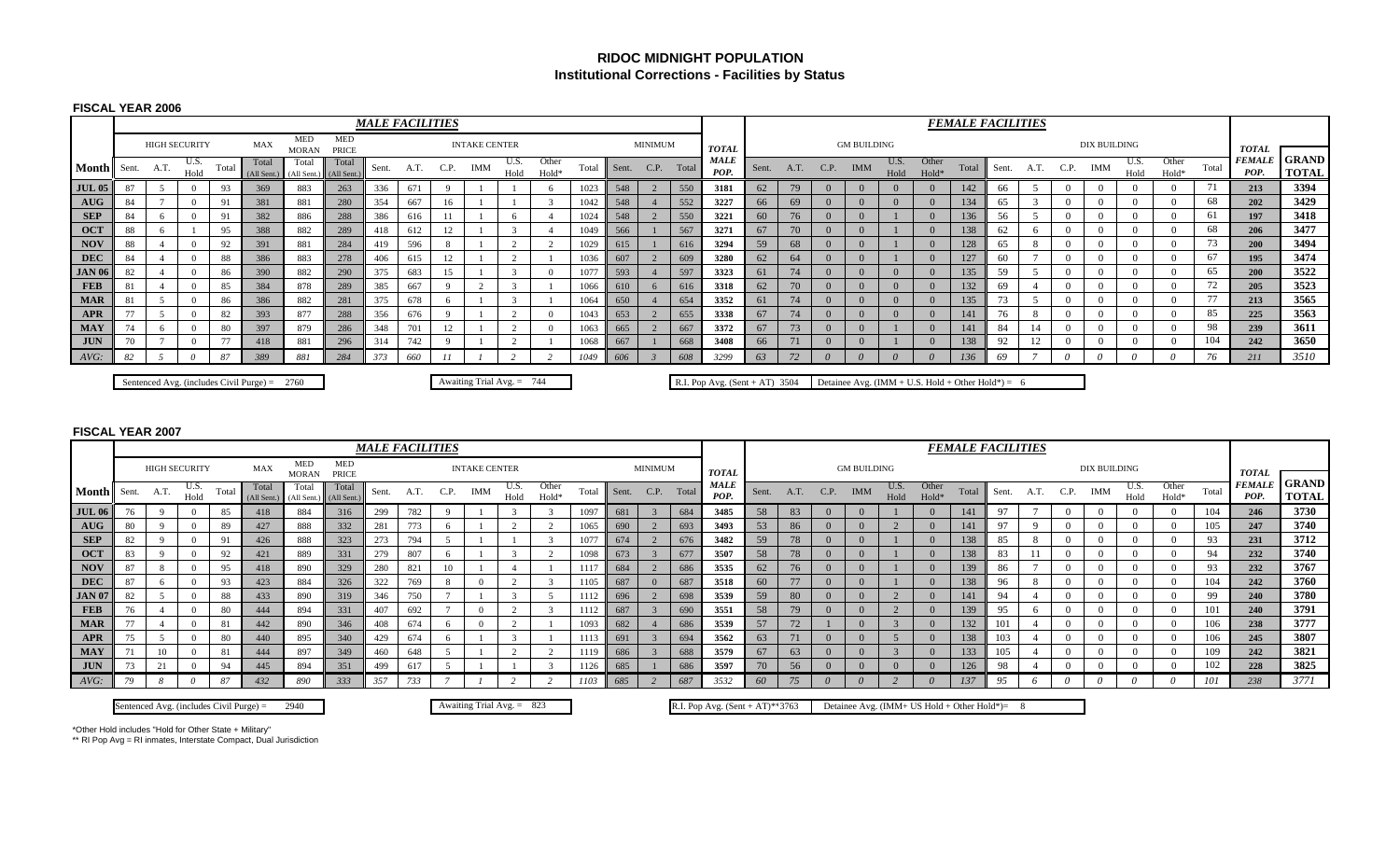# **RIDOC MIDNIGHT POPULATIONTotal Population by Male / Female by Status**

### **FISCAL YEAR 2006**

|               |           |                   |                | <i><b>MALE POPULATION</b></i> |                |                          |                     |
|---------------|-----------|-------------------|----------------|-------------------------------|----------------|--------------------------|---------------------|
|               |           |                   |                |                               |                |                          | <b>TOTAL</b>        |
| Month         | Sentenced | Awaiting<br>Trial | Civil<br>Purge | Immigration                   | U.S. Hold      | Other<br>Hold*           | <b>MALE</b><br>POP. |
| <b>JUL 05</b> | 2486      | 676               | 11             | 1                             | 1              | 6                        | 3181                |
| <b>AUG</b>    | 2529      | 674               | 20             | 1                             | 1              | 3                        | 3227                |
| <b>SEP</b>    | 2575      | 622               | 13             | 1                             | 6              | 4                        | 3221                |
| <b>OCT</b>    | 2632      | 618               | 13             | 1                             | 4              | 4                        | 3271                |
| <b>NOV</b>    | 2680      | 600               | 9              | 1                             | $\mathfrak{D}$ | $\overline{2}$           | 3294                |
| <b>DEC</b>    | 2644      | 618               | 13             | 1                             | $\mathfrak{D}$ | 1                        | 3280                |
| <b>JAN 06</b> | 2613      | 687               | 19             | 1                             | 3              | $\Omega$                 | 3323                |
| <b>FEB</b>    | 2627      | 672               | 15             | $\overline{c}$                | 3              | 1                        | 3318                |
| <b>MAR</b>    | 2654      | 683               | 10             | 1                             | 3              | 1                        | 3352                |
| <b>APR</b>    | 2644      | 681               | 11             | 1                             | $\overline{c}$ | $\Omega$                 | 3338                |
| <b>MAY</b>    | 2648      | 707               | 14             | 1                             | $\overline{c}$ | $\Omega$                 | 3372                |
| <b>JUN</b>    | 2645      | 749               | 10             | 1                             | $\overline{c}$ | 1                        | 3408                |
| AVG:          | 2615      | 666               | 13             | 1                             | $\overline{c}$ | $\overline{\mathcal{L}}$ | 3299                |

|               |           |                   |                | <b>MALE POPULATION</b> |                | <b>TOTAL</b>        |               |           |                   |                | <b>FEMALE POPULATION</b> |          |                | <b>TOTAL</b>                 |               | Total     | Total             | Total<br>Civil | Total       | Total<br>U.S. | Total<br>Other | <b>GRAN</b> |
|---------------|-----------|-------------------|----------------|------------------------|----------------|---------------------|---------------|-----------|-------------------|----------------|--------------------------|----------|----------------|------------------------------|---------------|-----------|-------------------|----------------|-------------|---------------|----------------|-------------|
| <b>Ionth</b>  | Sentenced | Awaiting<br>Trial | Civil<br>Purge | Immigration U.S. Hold  | Other<br>Hold* | <b>MALE</b><br>POP. | <b>Month</b>  | Sentenced | Awaiting<br>Trial | Civil<br>Purge | Immigration U.S. Hold    |          | Other<br>Hold* | <i><b>FEMALE</b></i><br>POP. | <b>Month</b>  | Sentenced | Awaiting<br>Trial | Purge          | Immigration | Hold          | Hold*          | TOT/        |
| <b>IUL 05</b> | 2486      | 676               |                |                        | 6              | 3181                | <b>JUL 05</b> | 129       | 84                |                |                          |          | $\Omega$       | 213                          | <b>JUL 05</b> | 2615      | 760               |                |             |               |                | 3394        |
| <b>AUG</b>    | 2529      | 674               | 20             |                        |                | 3227                | <b>AUG</b>    | 131       |                   | $\Omega$       |                          | $\Omega$ | $\Omega$       | 202                          | <b>AUG</b>    | 2659      | 745               | 20             |             |               |                | 3429        |
| <b>SEP</b>    | 2575      | 622               | 13             |                        |                | 3221                | <b>SEP</b>    | 116       | 80                | $\Omega$       |                          |          | $\Omega$       | 197                          | <b>SEP</b>    | 2691      | 703               | 13             |             |               |                | 3418        |
| <b>OCT</b>    | 2632      | 618               | 13             |                        |                | 3271                | <b>OCT</b>    | 129       | 76                | $\Omega$       |                          |          | $\Omega$       | 206                          | <b>OCT</b>    | 2760      | 694               | 13             |             |               |                | 3477        |
| <b>NOV</b>    | 2680      | 600               | $\Omega$       |                        | $\gamma$       | 3294                | <b>NOV</b>    | 124       | 75                | $\Omega$       |                          |          | $\Omega$       | <b>200</b>                   | <b>NOV</b>    | 2803      | 675               | $\Omega$       |             |               |                | 3494        |
| <b>DEC</b>    | 2644      | 618               | 13             |                        |                | 3280                | <b>DEC</b>    | 123       | 71                |                |                          |          | $\Omega$       | 195                          | <b>DEC</b>    | 2767      | 690               | 13             |             |               |                | 3474        |
| AN 06         | 2613      | 687               | 19             |                        | $\Omega$       | 3323                | <b>JAN 06</b> | 120       | 79                | $\Omega$       |                          | $\Omega$ | $\Omega$       | 200                          | <b>JAN 06</b> | 2734      | 766               | 19             |             |               | $\Omega$       | 3522        |
| <b>FEB</b>    | 2627      | 672               | 15             |                        |                | 3318                | <b>FEB</b>    | 131       | 73                |                |                          | $\Omega$ | $\Omega$       | 205                          | <b>FEB</b>    | 2758      | 745               | 15             |             |               |                | 3523        |
| <b>MAR</b>    | 2654      | 683               |                |                        |                | 3352                | <b>MAR</b>    | 134       | 78                | $\Omega$       |                          | $\Omega$ | $\Omega$       | 213                          | <b>MAR</b>    | 2788      | 761               | 11             |             |               |                | 3565        |
| <b>APR</b>    | 2644      | 681               |                |                        | $\Omega$       | 3338                | <b>APR</b>    | 143       | 82                | $\Omega$       |                          | $\Omega$ | $\Omega$       | 225                          | <b>APR</b>    | 2787      | 763               | 11             |             |               | $\Omega$       | 3563        |
| <b>MAY</b>    | 2648      | 707               | 14             |                        | $\Omega$       | 3372                | <b>MAY</b>    | 151       | 87                | $\Omega$       |                          |          | $\Omega$       | 239                          | <b>MAY</b>    | 2799      | 794               | 14             |             | $\sim$        | $\Omega$       | 3611        |
| <b>JUN</b>    | 2645      | 749               | 10             |                        |                | 3408                | <b>JUN</b>    | 158       | 83                | $\theta$       |                          |          | $\Omega$       | 242                          | <b>JUN</b>    | 2803      | 832               |                |             |               |                | 3650        |
| AVG:          | 2615      | 666               |                |                        |                | 3299                | $AVG$ :       | 132       | 78                |                |                          |          |                | 211                          | $AVG$ :       | 2747      | 744               | 13             |             |               |                | 3510        |

|                   |                | <b>FEMALE POPULATION</b> |              |                | <b>TOTAL</b>          |               | Total     | Total<br>Awaiting | Total<br>Civil | Total       | Total<br>U.S.  | Total<br>Other | <b>GRAND</b> |
|-------------------|----------------|--------------------------|--------------|----------------|-----------------------|---------------|-----------|-------------------|----------------|-------------|----------------|----------------|--------------|
| Awaiting<br>Trial | Civil<br>Purge | Immigration U.S. Hold    |              | Other<br>Hold* | <b>FEMALE</b><br>POP. | <b>Month</b>  | Sentenced | Trial             | Purge          | Immigration | Hold           | Hold*          | <b>TOTAL</b> |
| 84                | $\Omega$       | $\Omega$                 | $\Omega$     | $\Omega$       | 213                   | <b>JUL 05</b> | 2615      | 760               | 11             |             |                | 6              | 3394         |
| 71                | $\Omega$       | $\Omega$                 | $\Omega$     | $\Omega$       | 202                   | AUG           | 2659      | 745               | 20             |             |                | 3              | 3429         |
| 80                | $\Omega$       | $\Omega$                 |              | $\Omega$       | 197                   | <b>SEP</b>    | 2691      | 703               | 13             |             | 7              | 4              | 3418         |
| 76                | $\mathbf{0}$   | $\mathbf{0}$             |              | $\overline{0}$ | 206                   | <b>OCT</b>    | 2760      | 694               | 13             |             | 5              | $\overline{4}$ | 3477         |
| 75                | $\Omega$       | $\Omega$                 |              | $\overline{0}$ | 200                   | <b>NOV</b>    | 2803      | 675               | 9              |             | 3              | 2              | 3494         |
| 71                | $\Omega$       | $\Omega$                 |              | $\Omega$       | 195                   | <b>DEC</b>    | 2767      | 690               | 13             |             | 3              |                | 3474         |
| 79                | $\Omega$       | $\Omega$                 | 0            | $\Omega$       | 200                   | <b>JAN 06</b> | 2734      | 766               | 19             |             | 3              | $\Omega$       | 3522         |
| 73                | $\Omega$       | $\Omega$                 | $\mathbf{0}$ | $\Omega$       | 205                   | <b>FEB</b>    | 2758      | 745               | 15             | 2           | 3              |                | 3523         |
| 78                | $\Omega$       | $\Omega$                 | $\Omega$     | $\Omega$       | 213                   | <b>MAR</b>    | 2788      | 761               | 11             |             | 3              |                | 3565         |
| 82                | $\Omega$       | $\Omega$                 | $\Omega$     | $\Omega$       | 225                   | <b>APR</b>    | 2787      | 763               | 11             |             | $\overline{2}$ | $\Omega$       | 3563         |
| 87                | $\Omega$       | $\Omega$                 |              | $\Omega$       | 239                   | <b>MAY</b>    | 2799      | 794               | 14             |             | 2              | $\Omega$       | 3611         |
| 83                | $\Omega$       | $\Omega$                 |              | $\mathbf{0}$   | 242                   | <b>JUN</b>    | 2803      | 832               | 10             |             | 3              |                | 3650         |
| 78                | 0              | $\theta$                 | 0            | 0              | 211                   | $AVG$ :       | 2747      | 744               | 13             |             | 3              | $\overline{c}$ | 3510         |

### **FISCAL YEAR 2007**

|               |           |                   |                | <i><b>MALE POPULATION</b></i> |                |                | <b>TOTAL</b>        |               |           |                   | <b>FEMALE P</b> |
|---------------|-----------|-------------------|----------------|-------------------------------|----------------|----------------|---------------------|---------------|-----------|-------------------|-----------------|
| <b>Month</b>  | Sentenced | Awaiting<br>Trial | Civil<br>Purge | Immigration                   | U.S. Hold      | Other<br>Hold* | <b>MALE</b><br>POP. | <b>Month</b>  | Sentenced | Awaiting<br>Trial | Civil<br>Purge  |
| <b>JUL 06</b> | 2674      | 791               | 12             |                               | $\mathbf{3}$   | 3              | 3485                | <b>JUL 06</b> | 155       | 90                | $\Omega$        |
| AUG           | 2698      | 783               | 9              |                               | 2              | 2              | 3493                | AUG           | 149       | 95                | $\Omega$        |
| <b>SEP</b>    | 2666      | 803               | 8              |                               |                | 3              | 3482                | <b>SEP</b>    | 144       | 86                | $\Omega$        |
| <b>OCT</b>    | 2676      | 816               | 9              |                               | 3              | 2              | 3507                | <b>OCT</b>    | 141       | 90                | $\Omega$        |
| <b>NOV</b>    | 2688      | 829               | 13             |                               | 4              | 1              | 3535                | <b>NOV</b>    | 147       | 83                | $\Omega$        |
| <b>DEC</b>    | 2728      | 776               | 8              | $\Omega$                      | 2              | 3              | 3518                | <b>DEC</b>    | 156       | 85                | $\Omega$        |
| <b>JAN 07</b> | 2766      | 755               | 9              |                               | 3              | 5              | 3539                | <b>JAN 07</b> | 153       | 85                | $\Omega$        |
| <b>FEB</b>    | 2838      | 696               | 11             | $\Omega$                      | $\overline{2}$ | 3              | 3551                | <b>FEB</b>    | 152       | 85                | $\Omega$        |
| <b>MAR</b>    | 2846      | 678               | 10             | $\Omega$                      | $\overline{c}$ | 1              | 3539                | <b>MAR</b>    | 158       | 76                |                 |
| <b>APR</b>    | 2869      | 679               | 9              |                               | 3              | 1              | 3562                | <b>APR</b>    | 165       | 75                | $\Omega$        |
| <b>MAY</b>    | 2908      | 658               | 8              |                               | $\overline{c}$ | 2              | 3579                | <b>MAY</b>    | 172       | 67                | $\Omega$        |
| <b>JUN</b>    | 2947      | 638               | 6              |                               |                | 3              | 3597                | <b>JUN</b>    | 168       | 59                | $\Omega$        |
| AVG:          | 2776      | 742               | 9              |                               | $\overline{c}$ | $\overline{c}$ | 3532                | AVG:          | 155       | 81                | $\theta$        |

|                                    |           |                   |                | <b>MALE POPULATION</b> |                | <b>TOTAL</b>        |               |           |                   |                | <b>FEMALE POPULATION</b> |          |                | <b>TOTAL</b>                 |               | Total     | Total             | Total<br>Civil | Total       | Total<br>U.S. | Total<br>Other | <b>GRAN</b>      |
|------------------------------------|-----------|-------------------|----------------|------------------------|----------------|---------------------|---------------|-----------|-------------------|----------------|--------------------------|----------|----------------|------------------------------|---------------|-----------|-------------------|----------------|-------------|---------------|----------------|------------------|
| Month                              | Sentenced | Awaiting<br>Trial | Civil<br>Purge | Immigration U.S. Hold  | Other<br>Hold* | <b>MALE</b><br>POP. | Month         | Sentenced | Awaiting<br>Trial | Civil<br>Purge | Immigration U.S. Hold    |          | Other<br>Hold* | <i><b>FEMALE</b></i><br>POP. | <b>Month</b>  | Sentenced | Awaiting<br>Trial | Purge          | Immigration | Hold          | Hold*          | TOT/             |
| UL 06                              | 2674      | 791               | 12             |                        | $\mathbf{z}$   | 3485                | <b>JUL 06</b> | 155       | $\Omega$          | $\Omega$       |                          |          | $\Omega$       | 246                          | <b>JUL 06</b> | 2829      | 881               |                |             |               |                | 3730             |
| $\mathbf{A} \mathbf{U} \mathbf{G}$ | 2698      | 783               | $\Omega$       |                        | $\gamma$       | 3493                | <b>AUG</b>    | 149       | 95                | $\Omega$       |                          | $\sim$   | $\Omega$       | 247                          | AUG           | 2847      | 877               | $\Omega$       |             |               |                | 3740             |
| <b>SEP</b>                         | 2666      | 803               | -8             |                        |                | 3482                | <b>SEP</b>    | 144       | 86                | $\Omega$       |                          |          | $\Omega$       | 231                          | <b>SEP</b>    | 2810      | 889               |                |             |               |                | 3712             |
| <b>OCT</b>                         | 2676      | 816               | $\Omega$       |                        |                | 3507                | <b>OCT</b>    | 141       | 90                | $\Omega$       |                          |          |                | 232                          | <b>OCT</b>    | 2817      | 906               | $\Omega$       |             |               |                | 3740             |
| <b>NOV</b>                         | 2688      | 829               | 13             |                        |                | 3535                | <b>NOV</b>    | 147       | 83                | $\Omega$       |                          |          | $\Omega$       | 232                          | <b>NOV</b>    | 2835      | 912               |                |             |               |                | 3767             |
| <b>DEC</b>                         | 2728      | 776               | -8             |                        | $\mathbf{z}$   | 3518                | <b>DEC</b>    | 156       | 85                | $\Omega$       |                          |          | $\Omega$       | 242                          | <b>DEC</b>    | 2884      | 860               |                | $\Omega$    |               | $\sqrt{2}$     | 3760             |
| AN <sub>07</sub>                   | 2766      | 755               |                |                        |                | 3539                | <b>JAN 07</b> | 153       | 85                | $\Omega$       |                          |          |                | 240                          | <b>JAN 07</b> | 2919      | 840               |                |             |               |                | 3780             |
| <b>FEB</b>                         | 2838      | 696               |                | $\theta$               | $\sim$         | 3551                | <b>FEB</b>    | 152       | 85                | $\Omega$       |                          |          | $\Omega$       | 240                          | <b>FEB</b>    | 2991      | 782               | 11             | $\Omega$    |               |                | 3791             |
| <b>MAR</b>                         | 2846      | 678               | 10             |                        |                | 3539                | <b>MAR</b>    | 158       | 76                |                |                          |          |                | 238                          | <b>MAR</b>    | 3004      | 754               |                | $\Omega$    |               |                | 3777             |
| <b>APR</b>                         | 2869      | 679               | $\Omega$       |                        |                | 3562                | <b>APR</b>    | 165       |                   |                |                          |          |                | 245                          | <b>APR</b>    | 3034      | 754               |                |             |               |                | 3807             |
| <b>MAY</b>                         | 2908      | 658               | 8              |                        | $\gamma$       | 3579                | <b>MAY</b>    | 172       | 67                | $\Omega$       |                          |          | $\Omega$       | 242                          | <b>MAY</b>    | 3080      | 725               | 8              |             |               |                | 3821             |
| <b>JUN</b>                         | 2947      | 638               | <b>6</b>       |                        | $\sim$         | 3597                | <b>JUN</b>    | 168       | 59                | $\Omega$       |                          | $\Omega$ |                | 228                          | <b>JUN</b>    | 3115      | 697               | h              |             | $\sim$        |                | 3825             |
| $AVG$ :                            | 2776      | 742               |                |                        |                | 3532                | $AVG$ :       | 155       |                   |                |                          |          |                | 238                          | $AVG$ :       | 2931      | 823               |                |             |               |                | 377 <sub>i</sub> |

|                   |                | <b>FEMALE POPULATION</b> |                |                | <b>TOTAL</b>          |               | Total     | Total<br>Awaiting | Total<br>Civil | Total        | Total<br>U.S.  | Total<br>Other | <b>GRAND</b> |
|-------------------|----------------|--------------------------|----------------|----------------|-----------------------|---------------|-----------|-------------------|----------------|--------------|----------------|----------------|--------------|
| Awaiting<br>Trial | Civil<br>Purge | Immigration U.S. Hold    |                | Other<br>Hold* | <b>FEMALE</b><br>POP. | <b>Month</b>  | Sentenced | Trial             | Purge          | Immigration  | Hold           | Hold*          | <b>TOTAL</b> |
| 90                | $\mathbf{0}$   | $\Omega$                 |                | $\mathbf{0}$   | 246                   | <b>JUL 06</b> | 2829      | 881               | 12             |              | 4              | 3              | 3730         |
| 95                | $\mathbf{0}$   | $\mathbf{0}$             | $\overline{2}$ | $\mathbf{0}$   | 247                   | AUG           | 2847      | 877               | 9              |              | 4              | 2              | 3740         |
| 86                | $\Omega$       | $\Omega$                 |                | $\Omega$       | 231                   | <b>SEP</b>    | 2810      | 889               | 8              |              | $\overline{2}$ | 3              | 3712         |
| 90                | $\Omega$       | $\Omega$                 |                | $\Omega$       | 232                   | <b>OCT</b>    | 2817      | 906               | 9              |              | 4              | 2              | 3740         |
| 83                | $\mathbf{0}$   | $\mathbf{0}$             |                | $\overline{0}$ | 232                   | <b>NOV</b>    | 2835      | 912               | 13             |              | 5              |                | 3767         |
| 85                | $\Omega$       | $\Omega$                 |                | $\overline{0}$ | 242                   | <b>DEC</b>    | 2884      | 860               | 8              | $\Omega$     | 4              | 3              | 3760         |
| 85                | $\Omega$       | $\Omega$                 | $\overline{2}$ | $\Omega$       | 240                   | <b>JAN 07</b> | 2919      | 840               | 9              |              | 5              | 5              | 3780         |
| 85                | $\Omega$       | $\Omega$                 | 3              | $\mathbf{0}$   | 240                   | <b>FEB</b>    | 2991      | 782               | 11             | $\Omega$     | 5              | 3              | 3791         |
| 76                |                | $\Omega$                 | 3              | $\overline{0}$ | 238                   | <b>MAR</b>    | 3004      | 754               | 11             | $\mathbf{0}$ | 5              | 2              | 3777         |
| 75                | $\Omega$       | $\Omega$                 | 5              | $\Omega$       | 245                   | <b>APR</b>    | 3034      | 754               | 9              |              | 8              |                | 3807         |
| 67                | $\Omega$       | $\Omega$                 | 3              | $\Omega$       | 242                   | <b>MAY</b>    | 3080      | 725               | 8              |              | 5              | $\overline{2}$ | 3821         |
| 59                | $\overline{0}$ | $\mathbf{0}$             | $\mathbf{0}$   | $\overline{0}$ | 228                   | <b>JUN</b>    | 3115      | 697               | 6              |              | 2              | 3              | 3825         |
| 81                | 0              | $\theta$                 | $\overline{c}$ | 0              | 238                   | $AVG$ :       | 2931      | 823               | 9              |              | $\overline{4}$ | 3              | 3771         |